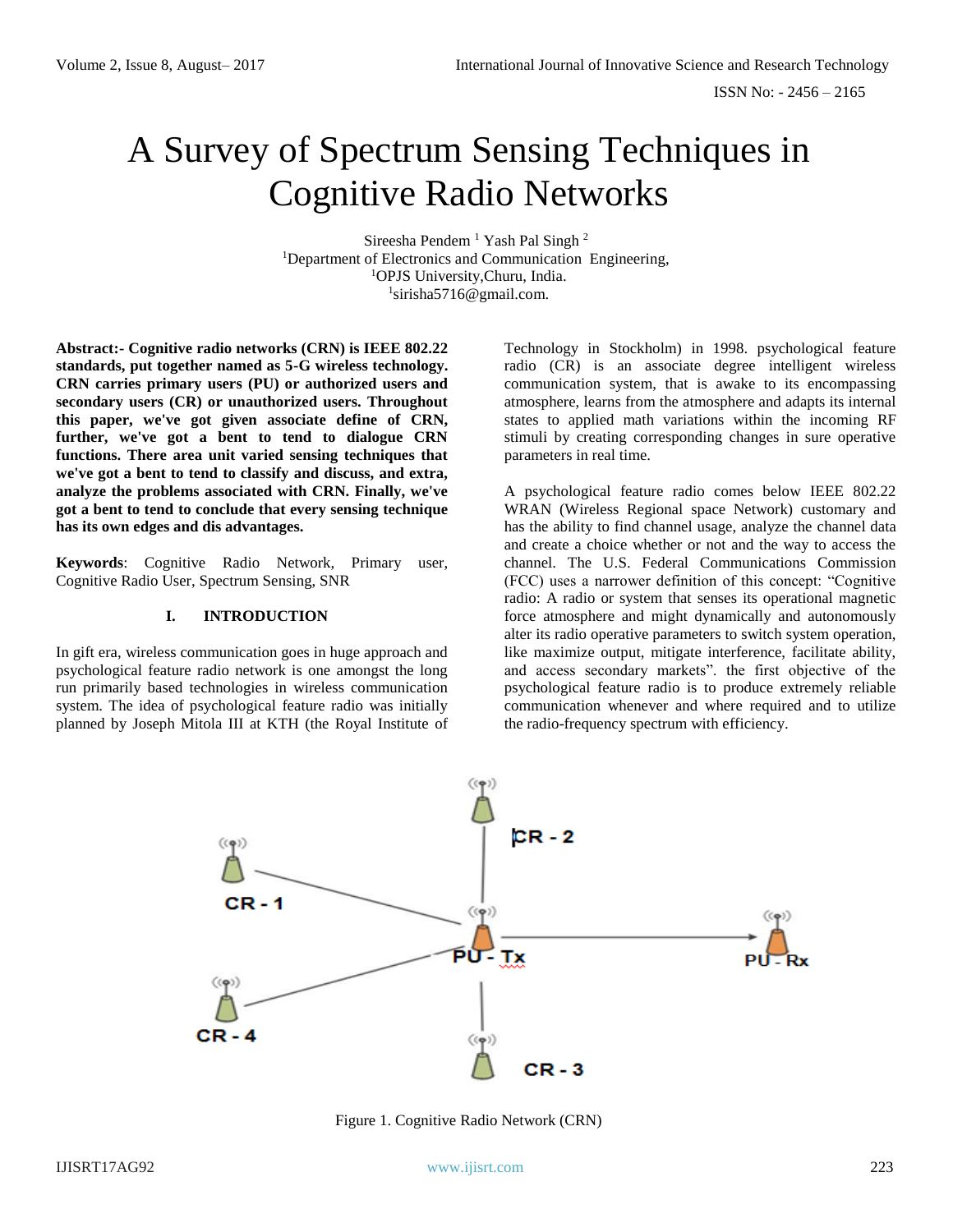Static allocation of the frequency spectrum doesn't meet the wants of current wireless technology that's why dynamic spectrum usage is needed for wireless networks. Psychological feature radio is taken into account as a promising candidate to be used in such systems as they're awake to their operative environments and might alter their parameters. Psychological feature radio will sense the spectrum and find the idle frequency bands, so secondary users will be allotted in those bands once primary users don't use those so as to avoid any The rest of the paper is organized as follows: Section presents spectrum sensing methodologies to find PUs presence. Section III describes psychological feature radio network perform. Section IV presents the sensing techniques. Section V presents the problems in psychological feature radio networks. Finally, Section VI concludes the paper.

# **II. SPECTRUM SENSING METHODOLOGIES**

CRs utilize unused channel of PU's signal and spectrum sensing mechanism allows them to determine the presence of a PU. inside the transmitter detection primarily based approach, CR determines sign power generated from the PU.

On this approach, the locations of the number one receivers are not regarded to the CR's as there's no signaling between the pus and the CR's. to detect PU sign, there are following speculation for obtained signal.

$$
x(n) = \begin{cases} w(n), & H_0 \\ s(n)h(n) + w(n), & H_1 \end{cases}
$$
 (1)

Where,  $x(n)$  suggests sign received by way of the CR person, w(n) indicates additive white Gaussian noise, s(n) is PU signal, and h(n) indicates channel advantage.

H0 and h1 are the sensing states for absence and presence of signal respectively. h0 is the null speculation which indicates that PU has no longer occupied channel and h1 are the alternative hypotheses. it can outline in following cases for the detected sign.

- Beclaring h1 underneath h0 speculation which leads to the probability of false alarm (pf).
- Affirming h1 underneath h1 speculation which results in the opportunity of detection (Pd).
- Declaring h0 underneath h1 speculation which leads to a chance of missing (pm).

Now, working and implementation of 3 number one transmitter detection strategies are in short described.

# **III. COGNITIVE RADIO NETWORK FUNCTIONS**

Essentially, a cognitive radio ought to be able to quickly jump inside and out of free areas in spectrum bands, keeping off pre-existing users, as a way to transmit and get hold of interference to primary user by secondary user. In psychological feature network literature, primary user and secondary user are thought of as shown in Figure one. the first user is commissioned user that has been allotted a band of spectrum for exclusive use.

We use spectrum sensing techniques to detect the presence of primary user licensed signal at low SNR.

indicators. There are 4 simple functions of cognitive radio networks, spectrum sensing, spectrum sharing/allocation, spectrum mobility/handoff, and spectrum choice/control.

*A. Spectrum Sensing*

It detects all the to be had spectrum holes so that it will keep away from interference. Spectrum sensing determines which part of the spectrum is to be had and senses the presence of licensed number one customers.

B. *Spectrum Selection*

It captures the fine available vacant spectrum holes from detected spectrum holes.

*C. Spectrum Sharing*

It stocks the spectrum associated facts between neighbor nodes.

# *D. Spectrum Mobility*

If the spectrum in use by using a CR person is required for PU, then CR leaves gift band and switches to any other vacant spectrum band in order to offer seamless connectivity.

A number of the certified airwaves are too crowded. a few bands are so overloaded that lengthy waits and interference are the norms. different bands are used sporadically and are even underused. even the federal communications fee (FCC) recognizes the variety in certified spectrum utilization. in keeping with fcc file, 70% of the allocated number one consumer certified spectrum band stays un-used known as white area/ spectrum hole at any one time as proven in determine [2].

These fluctuating usage consequences from the cutting-edge manner of static allocation of spectrum, including auctions and licensing, that is inefficient, sluggish, and luxurious. This method cannot preserve up with the speedy pace of technology. Inside the past, a fixed spectrum challenge policy was extra than good enough. However, today such rigid assignments can't match the dramatic boom in access to restrained spectrum for mobile devices.

This boom is straining the effectiveness of traditional, licensed spectrum rules. in reality, even unlicensed spectrum/bands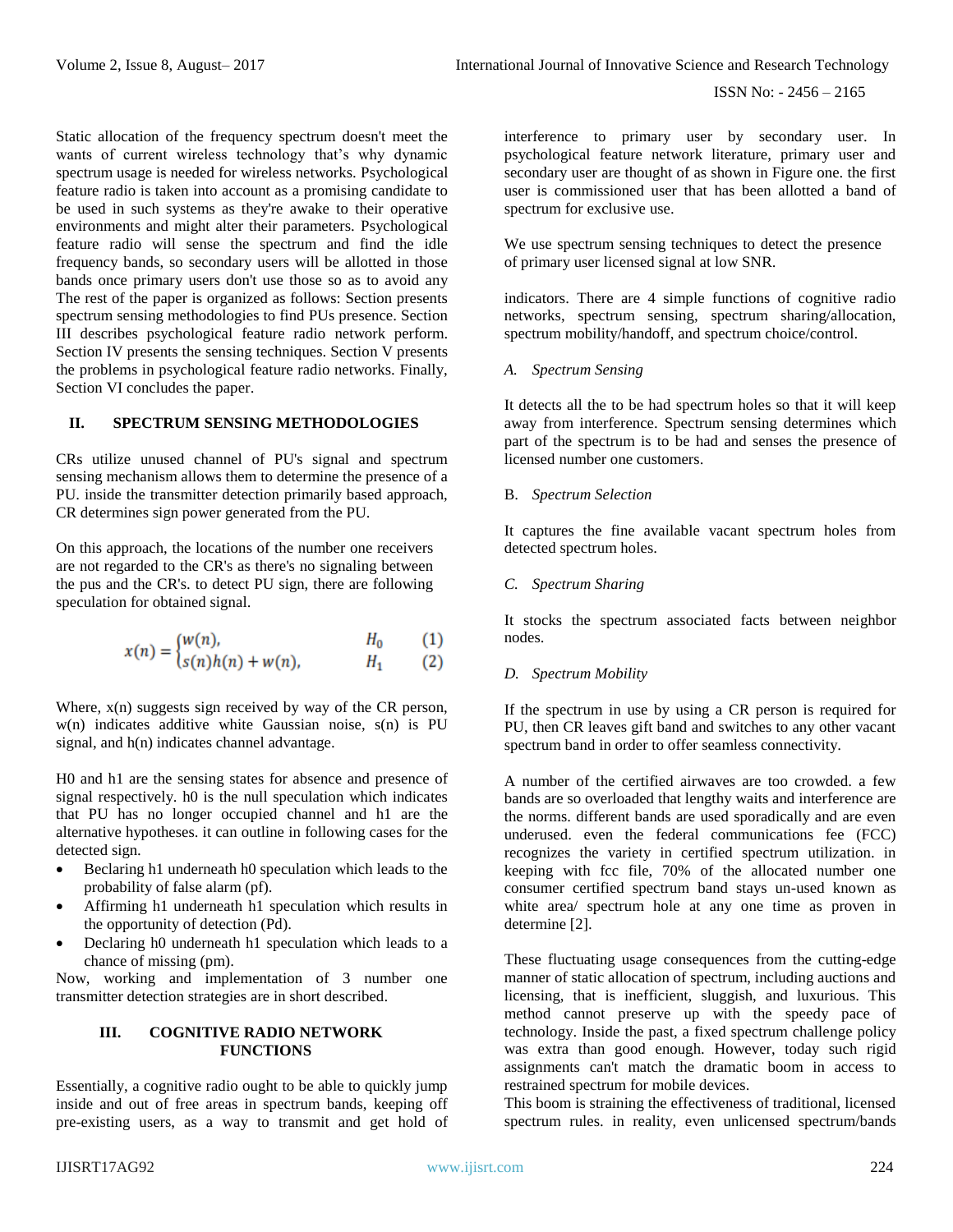need an overhaul. congestion resulting from the coexistence of heterogeneous devices running in those bands is on the upward thrust. take the license- loose commercial, clinical, and medical (ism) radio band. it's far crowded through a wireless local vicinity community (WLAN) system, Bluetooth devices, microwave ovens, cordless phones, and other users. gadgets, which might be the usage of unlicensed bands, need to have better overall performance talents to have better activity coping with person satisfactory of the carrier (QoS). The restrained availability of spectrum and the non-green use of present RF resources necessitate a brand new verbal exchange paradigm to take advantage of Wi-Fi spectrum opportunistically and with greater performance.

The brand new paradigm needs to assist strategies to paintings round spectrum availability traffic jams, make communications for extra dependable, and of course, lessen interference amongst users. the present shortage of radio spectrum can also be blamed in big component on the fee and performance limits of cutting-edge and legacy hardware. Next era wi-fi generation-like software program described radio (SDR) may also properly preserve the key to selling better spectrum usage from an underlying hardware/ physical layer

angle. SDR makes use of each embedded sign processing algorithms to sift out weak signals and reconfigurable code structures to get hold of and transmit new radio protocols. However, the system-wide answer is, in reality, cognitive radio.

In a typical psychological feature radio state of affairs, users of a given waveband square measure classified into primary users and secondary users. Primary user's square measure authorized users of that waveband. Secondary users square measure unlicensed users that opportunistically access the spectrum once no primary users square measure operational on it waveband. This state of affairs exploits the spectrum sensing attributes of psychological feature radio. Psychological feature radio networks kind once secondary users utilize "holes" within the authorized spectrum for communication. These spectrum holes square measure temporally unused sections of authorized spectrum that square measure freed from primary users or part occupied by low-power interferers. The holes square measure normally mentioned as white or grey areas. Figure two shows a state of affairs of primary and secondary users utilizing a waveband.



Figure 2. CRN Concepts: Spectrum Holes

In the alternative psychological feature state of affairs, there are not any appointed primary users for unlicensed spectrum. Since there are not any license holders, all network entities have constant right to access the spectrum. Multiple psychological feature radios co-exist and communicate exploitation constant portion of the spectrum. the target of the psychological feature radio in these situations is a lot of intelligent and honest spectrum sharing to create open spectrum usage rather more economical. it'll facilitate in utilizing the unused channels and conjointly use

spectrum with efficiency, conjointly includes the higher channel assignment and management policy.

## **IV. SPECTRUM SENSING TECHNIQUES**

Cognitive radio attempts to discern areas of used or unused spectrum by determining if a primary user is transmitting in its vicinity.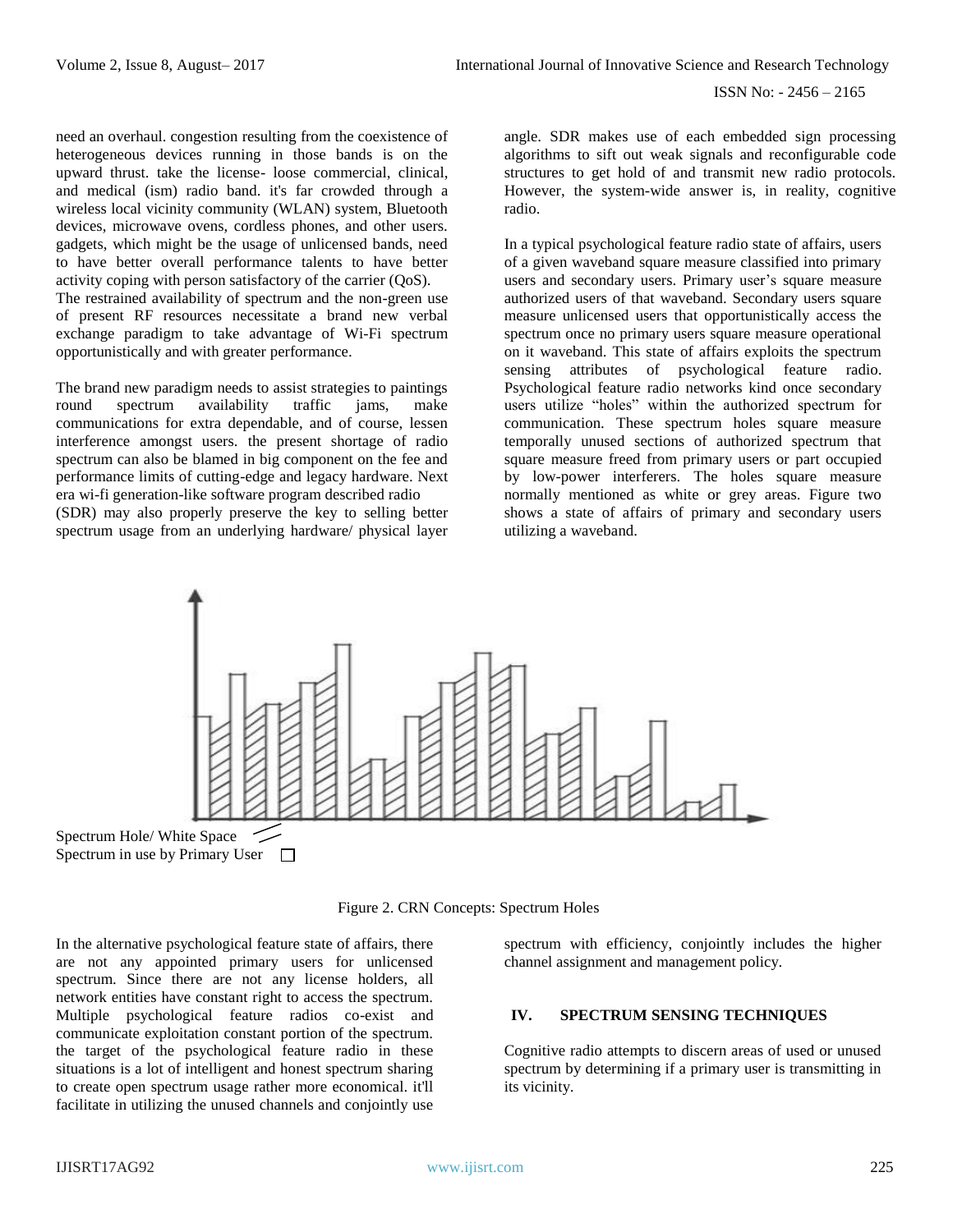

Figure 3. Crn Spectrum Sensing Techniques

## *A. Cooperative SS Technique*

In cooperative detection, more than one cognitive radios paintings collectively to deliver records to discover a number one consumer. This approach exploits the spatial variety intrinsic to a multi-user community. it could be achieved in a centralized or disbursed fashion. In a centralized way, each radio reviews its spectrum observations to a relevant controller which tactics the information and creates a spectrum occupancy map of the overall network. In a disbursed fashion, the cognitive radios trade spectrum observations amongst themselves and each for my part expand a spectrum occupancy map.

Cooperative detection is advantageous as it helps to mitigate multi-route fading and shadowing RF pathologies which increase the probability of number one consumer detection. moreover, it helps to fight the scarily hidden node hassle which often exists in ad hoc Wi-Fi networks. The hidden node hassle, in this context, happens when a cognitive radio has a good line of sight to a receiving radio, however, may not be able to locate a second transmitting radio also in the locality of the receiving radio due to shadowing or because the second one transmitter is geographically distanced from it. Cooperation among several cognitive radios alleviates this hidden node hassle because the combined local sensing facts could make up for character cognitive radio mistakes made in determining spectrum occupancy. Sensing information from others results in a surest worldwide decision.

# *B. Transmitter SS Technique*

In transmitter spectrum sensing technique, secondary users discover the one's alerts which might be transmitted through a transmitter. To hit upon the PU sign, there may be a mathematical hypothesis expression for obtained sign given as

$$
x(n) = \begin{cases} w(n), & H_0 \\ s(n)h(n) + w(n), & H_1 \end{cases}
$$
 (3)

Within the given expression,  $x(n)$  indicates sign obtained by every CR person,  $s(n)$  is the PU licensed sign,  $w(n) \sim N(0, 1)$ σw2) is additive white Gaussian Noise with 0 mean and variance σw2, the channel considered among PU and CR is Rayleigh channel and h(n) denotes the Rayleigh fading channel gain of the sensing channel between the PU and the CR user. H0 called null hypothesis shows the absence of PU whilst H1 is the alternative hypothesis indicates that PU is present. further, transmitter spectrum sensing technique divided into classes. One is signal precise sensing technique, and any other is Blind sensing approach.

### *a). Signal Specific Spectrum Sensing Technique*

It calls for prior information of primary person (PU) signal. The examples are Matched filter detection, and Cyclostationary primarily based detection.

# • *Matched Filter Detection*

Matched clear out detection method from time to time referred to as coherent detection, which is a superior spectrum detection method, requires previous statistics of the primary person (PU) and increases SNR (sign to noise ratio). In some other phrase, whilst number one user sign records, such as modulation type, pulse form, packet layout, and so on., is thought to a cognitive radio, the premiere detector in desk-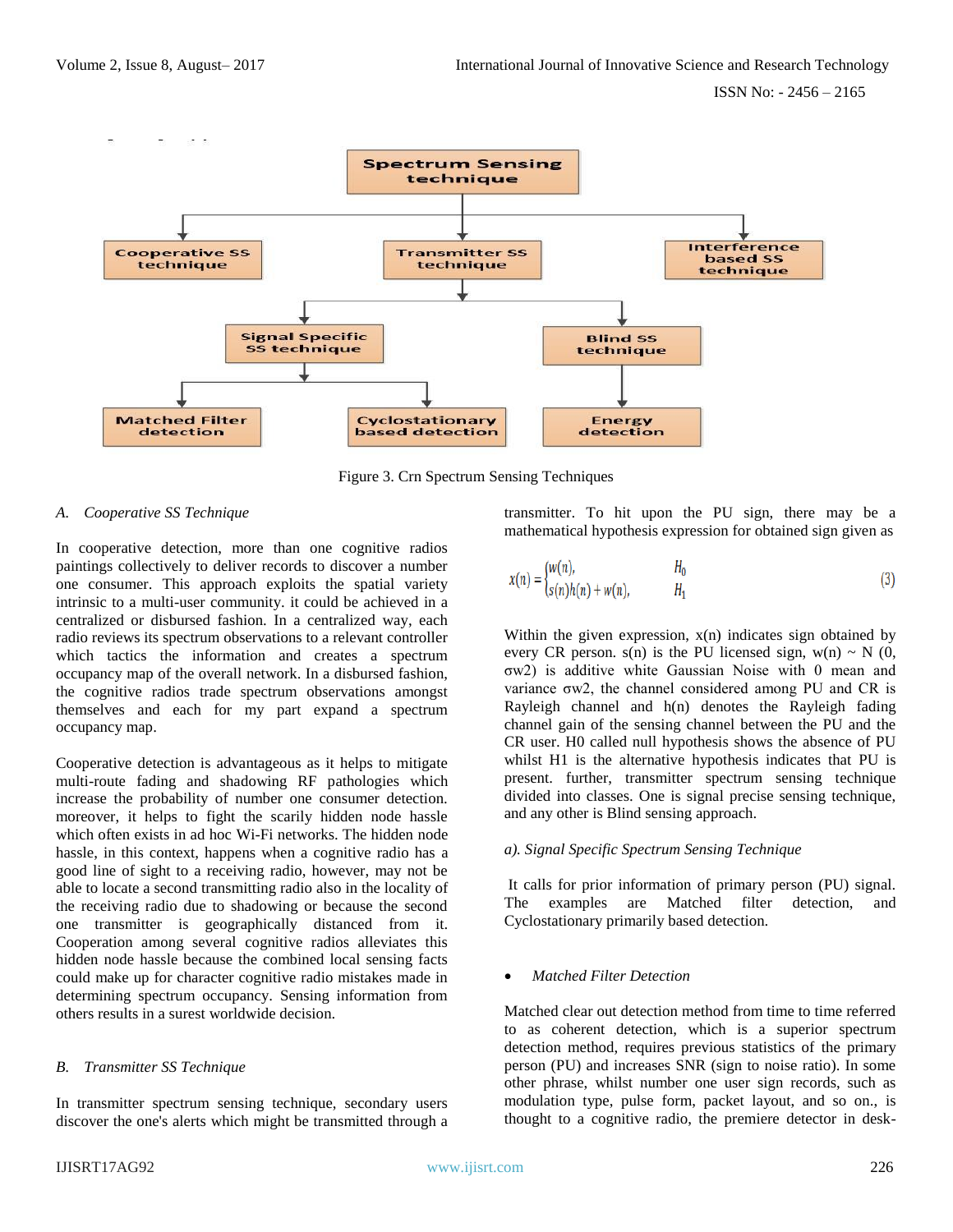bound Gaussian noise is the matched filter out since it maximizes the acquired SNR. The matched clear out works through correlating an acknowledged signal, or template, with an unknown signal to come across the presence of the template inside the unknown signal. Parent 4 gives a graphical representation of this system. Because most wireless community systems have pilots, preambles, the synchronization phrase, or spreading codes, these may be used

for coherent (matched filter) detection. A huge plus in favor of the matched clear out is that it calls for less time to acquire an excessive processing gain because of coherency. the principle shortcoming of the matched filter is that it calls for a priori understanding of the number one consumer signal which in a real international situation may not be available, and implementation is complex**.**



Figure 4. Matched Filter Detector.

### • *Cyclostationary Based Detection*

In cyclostationary based totally detection; the signal is seen to be cyclostationary if its facts i.e. suggest or autocorrelation is a periodic function over a positive period of time. due to the fact, modulated alerts (i.e., messages being transmitted over RF) are coupled with sine wave providers, repeating spreading code sequences, or cyclic prefixes all of that have a built-in periodicity, their suggestions and autocorrelation exhibit periodicity that is characterized as being cyclostationary. Noise, on the other hand, is an extensive-sense desk-bound

sign with no correlation. the usage of a spectral correlation function, it is possible to distinguish noise strength from modulated sign electricity and thereby discover if a number one person is present. The cyclostationary detection has numerous blessings. it could differentiate noise power from sign strength, more robust to noise uncertainty and might paintings with decrease SNR. however it calls for partial statistics of PU which makes it computationally complex, and long commentary time is required. parent 5 indicates the block diagram of cyclostationary based detector. **BPF** 



Figure 5. Cyclostationary Based Detector

• Blind Spectrum Sensing technique: Blind detection technique does not require prior know-how of primary

consumer (PU) signal. strength detector is the example of this kind of sensing technique.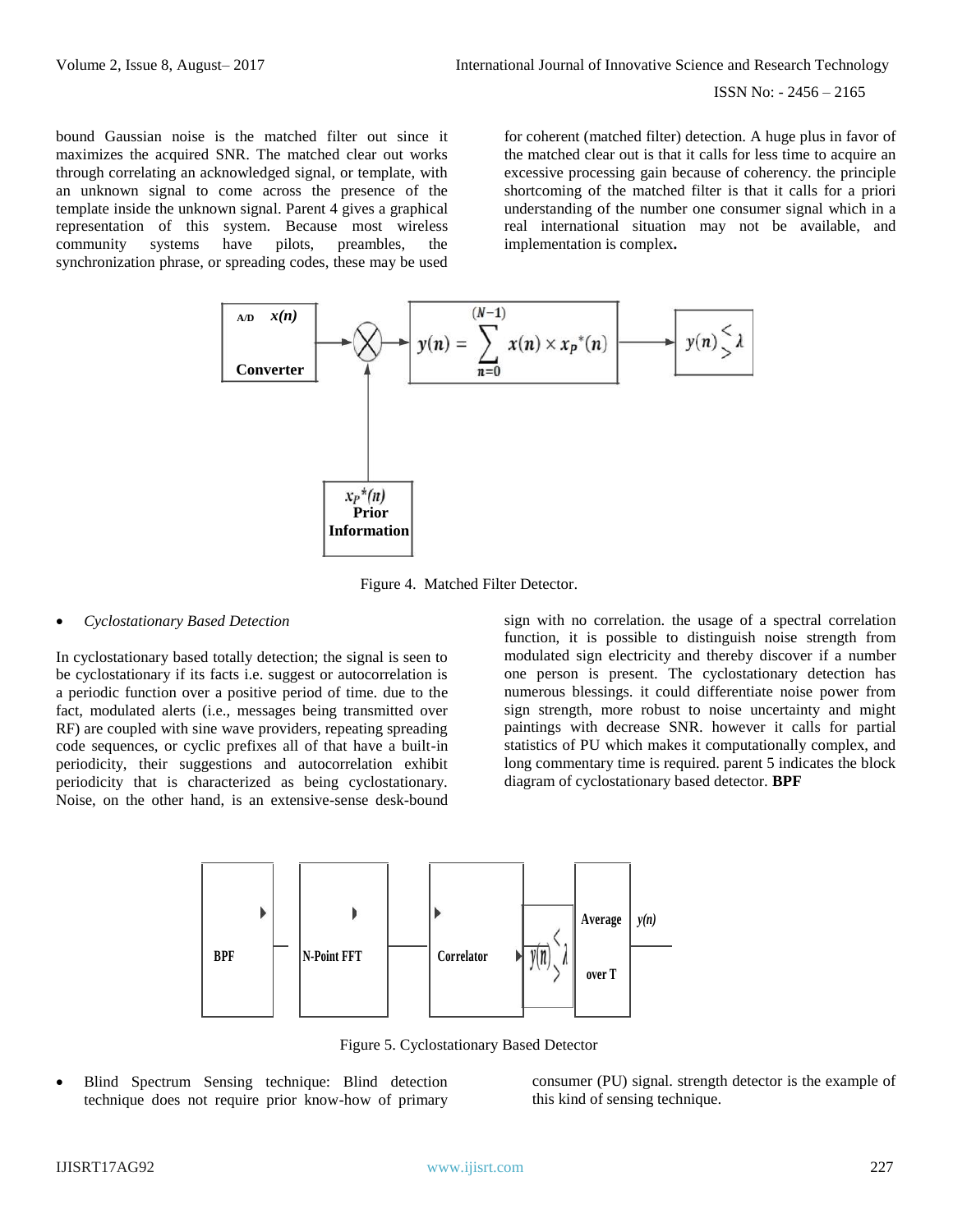➢ Strength Detection: In electricity detector, if a receiver cannot acquire sufficient records about the number one person's signal, consisting of inside the case that handiest the power of random Gaussian noise is known to the receiver, the gold standard detector is an strength detector. Strength detection implementation and computation are

easier than others. However, there are a few boundaries such as, at low SNR its overall performance degrades, it can not distinguish interference from a person sign, and it is not effective for alerts whose signal strength has been spread over a wideband. Discern 6 indicate the block diagram of energy detector.



Figure 6. Energy Detector

Now, there are a few crucial parameters associated with spectrum sensing overall performance e.g. chance of detection (Pd), the chance of fake alarm (Pf), and the probability of omitting detection (Pm). The possibility of detection is the opportunity of as it should be identifying the presence of the primary user's sign. The opportunity of fake alarm refers back to the opportunity that the secondary consumer incorrectly comes to a decision that the channel is idle whilst the number one consumer is virtually transmitting, and the opportunity of leave out detection refers back to the opportunity that the secondary consumer overlooked the primary person signal when the primary person is transmitting.

# *C. Interference Based SS Technique*

This method differs from the standard observer of interference that is typically transmitter-centric. usually, a transmitter controls its interference by way of regulating its output transmission strength, its out-of-band emissions, based totally on its vicinity with respect to other customers. Cognitive interference-based totally detection concentrates on measuring interference at the receiver. The FCC brought a brand new version of measuring interference called interference temperature. The model manages interference on the receiver via the interference temperature limit, that's the quantity of new interference that the receiver can tolerate. The version debts for cumulative RF power from multiple transmissions and set a maximum cap on their aggregate level. so long as the transmissions of cognitive radio users do not exceed this restrict, they are able to use a selected spectrum band. The essential hurdle with this technique is that unless the cognitive consumer is privy to the best vicinity of the close by number one person, interference can't be measured with this technique. a fair larger trouble related to this method is that it still lets in an unlicensed cognitive radio consumer to deprive a licensee (primary consumer) get admission to his licensed

spectrum. this example can occur if a cognitive radio transmits at excessive electricity degrees even as the current number one customer of the channel are quite ways far from a receiver and are transmitting at a lower electricity degree.

## **V. ISSUES IN COGNITIVE RADIO NETWORKS**

Cognitive radio community is a future based totally wi-fi communique era. Due to this, there are varies challenges or issues related to cognitive radio networks. in this paper, we are managing certain main issues described as

### *A. Spectrum Sensing Failure Trouble*

In electricity detector based spectrum sensing approach, noise uncertainty [4] arises the issue in putting the correct threshold for a CR and therefore reduces its spectrum sensing reliability [5], furthermore this may now not be optimal below low SNRs where the performance of constant threshold  $(\lambda 1)$  based ED can fluctuate from the favored focused performance metrics substantially.

In parent [7], the x-axis shows the energy level of signals and the y-axis shows the alerts probability. There are two curves, depicts the number one consumer (PU) sign and noise curve. according to CRN scheme, it's miles very easy to hit upon PU and noise if both alerts are break free each different. Like ED gets PU sign then it indicates H1 i.e. channel is occupied, and if gets noise signal it suggests H0 i.e. channel is unoccupied. however, if PU signal and noise both intersect to each different then it is very difficult to experience favored indicators. In figure 7, the location comes among PU and noise curve or underneath upper sure  $(\lambda 1)$  and decrease certain (λ2) is referred to as a harassed area. in this area, the use of single threshold detection of noise and PU signal is very tough.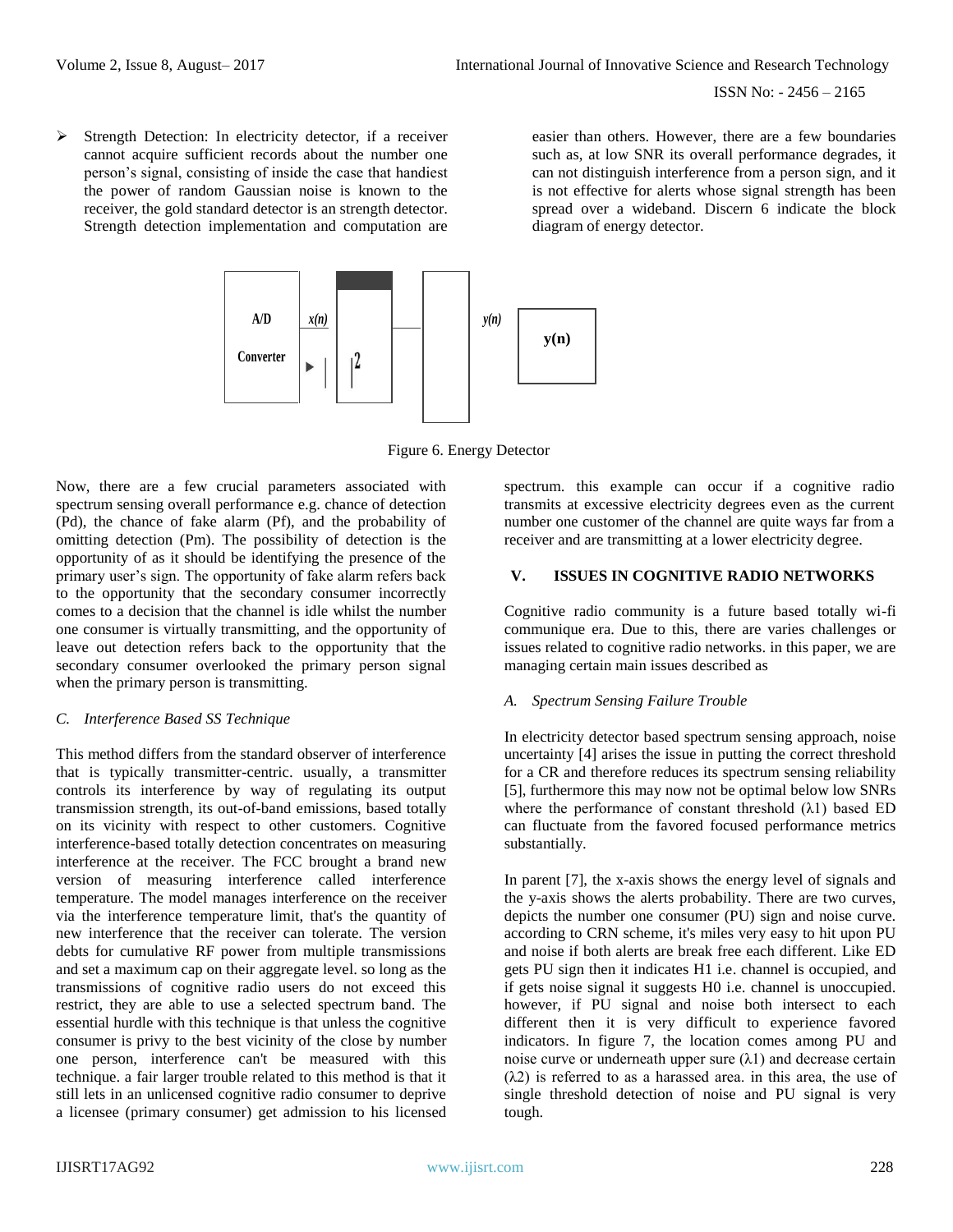

Figure 7. Energy Distribution of Primary User Signal and Noise



Figure 8. Illustration of Hidden Primary user Problem in CRNs

### *B. Fading & Shadowing Problem*

Multipath fading & shadowing is one of the reason of arising hidden node problem in Carrier Sense Multiple Accessing (CSMA). Figure 8 depicts an illustration of a hidden node problem where the dashed circles show the operating ranges of the primary user and the cognitive radio device. Here, cognitive radio device causes unwanted interference to the primary user (receiver) as the primary transmitter's signal could not be detected because of the locations of devices. Cooperative sensing is proposed in this paper for handling multipath fading & shadowing problem.

# *C. Spectrum Sensing Time*

The SS time defines the overall time taken through CR person to discover PU sign. Assume SS time is extended then PU can make use of its spectrum in a better manner and the limit is decided that CR can't intrude for the duration of that plenty of time. extra PUs can be detected if greater the SS, due to this the level of interference will be less. The SS time is immediately related to the wide variety of samples obtained with the aid of the CR user. The greater sensing time is dedicated to detecting, the less sensing time is available for transmissions and therefore degrading the CR throughput. this is called the sensing efficiency trouble [6] or the sensingthroughput tradeoff [7] in SS

# **VI. CONCLUSION**

This paper supplied a evaluate look at of various spectrum sensing techniques. As we discussed that there are various sensing strategies but three of them are especially used, named as a matched filter out, electricity detector, and cyclostationary capabilities based totally detection strategies. every sensing approach had its own advantages and disadvantages. Matched